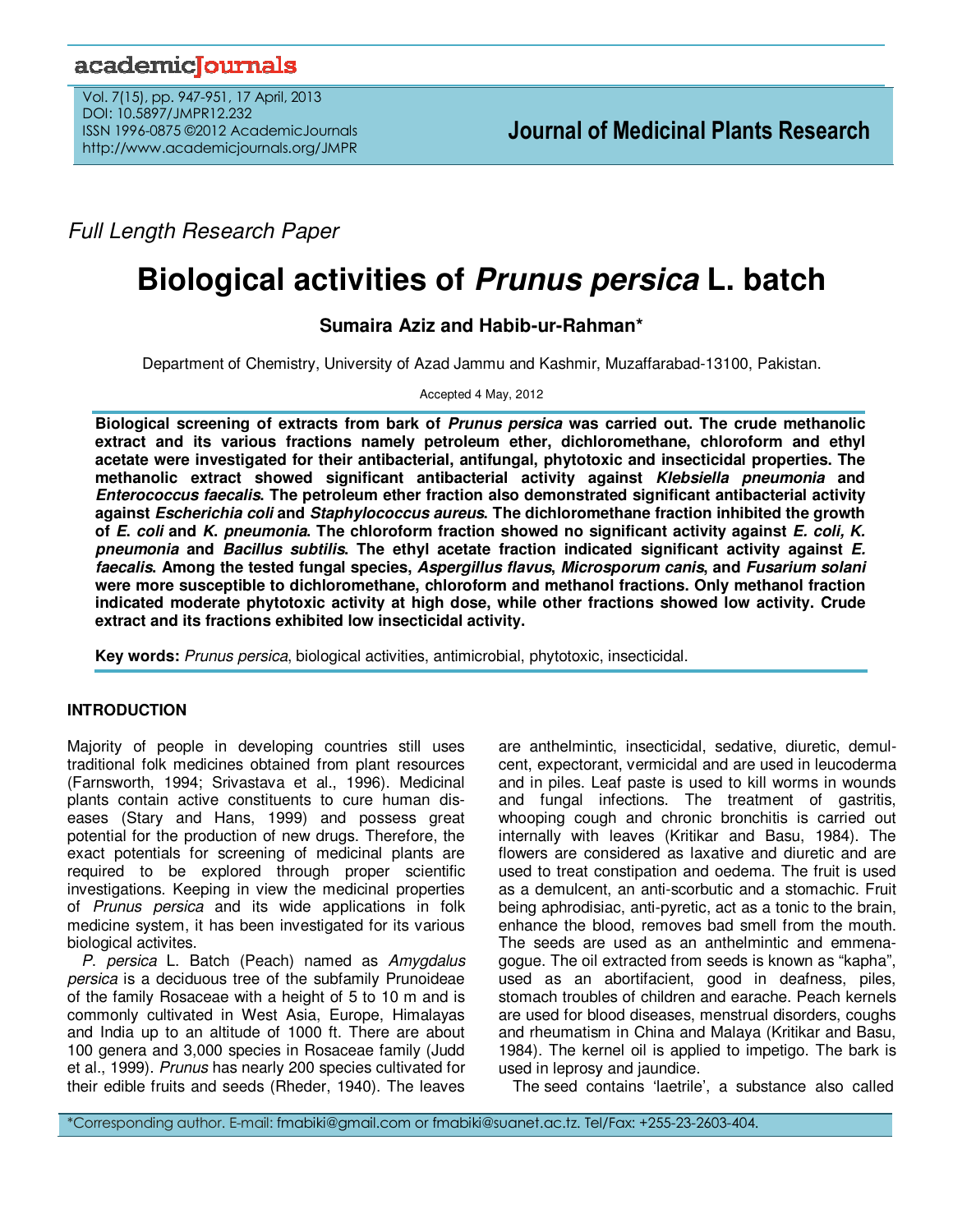vitamin  $B_{17}$ . Leaves of P. persica have been investigated for their antioxidant (Deb et al., 2010) and antiinflammatory (Shin et al., 2010) activities in the past. However, its detail biological activities are hitherto unreported. Therefore, the present study was undertaken to evaluate the biological activities spectrum of P. persica.

### **EXPERIMENTAL PROCEDURE**

#### **Collection and extraction method**

The plant was collected from Jhandgran paein, Azad Kashmir, Pakistan. The plant was identified by a plant taxonomist at the Department of Botany, University of Azad Jammu and Kashmir. The voucher specimens of the plant were placed in the herbarium of the department. The dried plants materials (bark) were grinded to the powdered form. About 200 g of the powdered material was separately soaked in the methanol for 7 days. The extracts were then filtered and evaporated on rotary evaporator under reduced pressure to dryness. The dried plant materials were extracted in various organic solvents (petroleum ether, dichloromethane, chloroform, methanol and ethyl acetate) to avoid the solvents soluble material. Antibacterial activity of crude extract and its fractions were determined by using disc diffusion method, also known as the zone of inhibition method (Bauer et al., 1966).

#### **Antibacterial activity**

Nutrient broth medium was inoculated with single colony of bacterial culture and incubated at 37°C for 24 h. After 24 h, nutrient agar medium was taken and autoclaved at 121°C for 15 min. This medium was then melted and cooled up to 45°C. About 10 µl of fresh bacterial culture was added, shaked and then poured on to the nutrient agar plate. The plate was rotated to make even distribution of the culture and allowed to solidify. The test samples were added in agar plates by using 5 mm sterile filter paper discs. The plates were incubated at 37°C for 24 h. The next day the results were noted in terms of zone of inhibition (expressed in mm). Reference antibacterial drug (ampicilline) and dimethylsulfoxide (DMSO) were used as positive and negative controls.

### **Antifungal activity**

Agar tube dilution protocol was used for analysis. Sabouraud dextrose agar (SDA) with acidic pH 5.5 to 5.6 was prepared by mixing 32.5 g of glucose (2%) in 500 ml distilled water. It was then steamed to dissolve and dispense 4 ml amount in to screw capped tubes. The tubes containing media were autoclaved at 121°C for 15 min. The extracts dissolved in sterile DMSO (400 mg/ml) served as a stock solution. The tubes were allowed to cool to 50°C and solidified Sabouraud agar media was poisoned with 66.6 µl of test sample pipette out from the stock solution which provided a final concentration of 200 µg/ml of SDA for test samples. Tubes were then allowed to solidify in slanted position at room temperature. Each tube was inoculated with piece of inoculums removed from a seven days old culture of fungus, for non mycelia growth, an agar surface streak was employed. Other media supplemented with DMSO and reference antifungal drugs used as negative and positive control, respectively. The standard drugs used in the assays were miconazole and amphotericin B. The tubes were incubated at 27 to 29°C for 7 to 10 days. The growth in the compound containing media was determined by measuring the linear growth in mm and growth inhibition with reference to the

negative control. The percentage inhibition was determined as prescribed by Atta-ur-Rahman et al. (1991).

### **Phytotoxic bioassay**

Phytotoxic bioassays were analyzed by modified protocol of Lemna minor (McLaughlin et al., 1991). The medium was prepared by mixing various constituents in 1000 ml distilled water and the pH was adjusted between 6.0 and 7.0 by adding KOH solution. The medium was then autoclaved at 121°C for 15 min. The extracts (30 mg) dissolved in methanol served as stock solution. Three flasks were inoculated with 10,100 and 1000 µl of stock solution. The solvent was allowed to evaporate overnight under sterile conditions. Now 20 ml of the medium and the plant of L. minor each containing a rosette of two to three fronds, were added to each flask (total 20 fronds). All flasks were plugged with cotton and kept in growth cabinet for seven days. The number of fronds per flasks were counted and recorded on day 7. Finally, the results were calculated as growth regulation in percentage. The results were calculated with reference to the positive and negative control. Paraquat was used as a standard drug, while paraquat and volatile solvent were used as positive and negative control.

### **Insecticidal activity**

Contact toxicity method was used for analysis of plant extracts and fractions. The test sample was prepared by dissolving 200 mg of crude fractions in 3 ml volatile solvent and loaded in petri plate. After 24 h of complete evaporation of the solvent, 10 test insects were placed in each plate (test and control) and plates were incubated at 27°C for 24 h with 50% relative humidity in growth chamber. The results were analyzed as percentage inhibition or percentage mortality, calculated with reference to the positive and negative controls. The percentage mortality was determined. Permethrin was used as a standard drug, while permethrin, acetone and test insects were used as positive and negative controls (Ali et al., 2009).

# **RESULTS AND DISCUSSION**

# **Antibacterial activity**

The crude methanolic extracts as well as its fractions were investigated against eight bacterial strains namely, Escherichia coli, Klebsiella pneumonia, Pseudomonas aeruginosa, Enterococcus faecalis, S. aureus, Bacillus subtilis, Salmonella typhi and Shigella flexenari. The petroleum ether fraction indicated significant activity against E. coli, while it exhibited moderate activity against S. aureus and low activity against *K. pneumonia* and *E.* faecalis. The fraction had no effect on the growth of P. aeruginosa, B. subtilis, S. typhi and S. flexenari. The dichloromethane fraction displayed good activity against E. coli, K. pneumonia and S. aureus. The chloroform glabrata. The petroleum ether fraction indicated no activity against C. albicans, A. flavus, F. solani, M. canis and C. glabrata. The dichloromethane fraction indicated significant activity against *M. canis*. The fraction exhibited showed low activity against  $E$ . coli,  $B$ . subtilis and  $K$ . pneumonia. The ethyl acetate fraction showed significant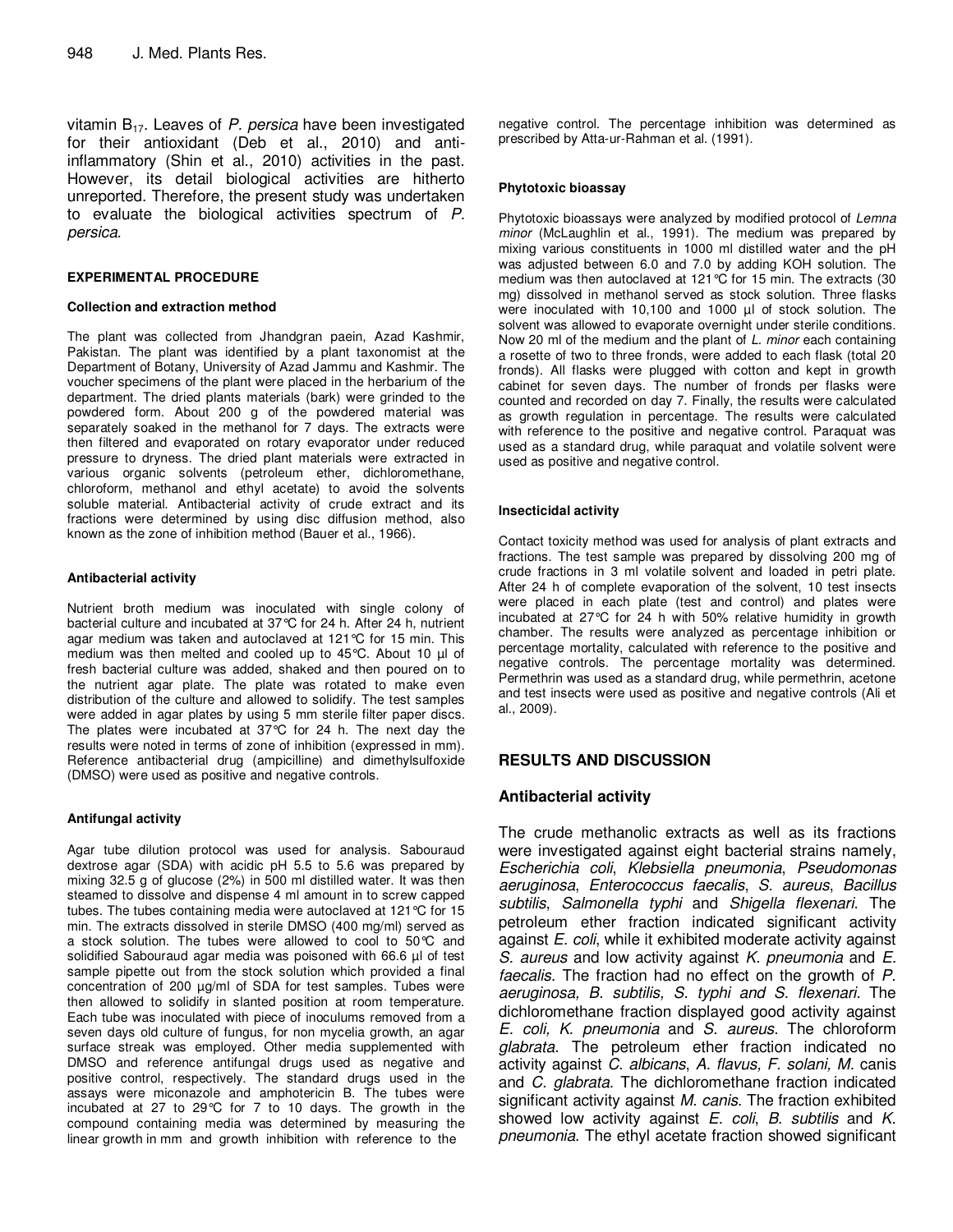| <b>Bacterial strain</b> | <b>Extract</b>    | <b>Activity</b>          | ZI of Std. drug |
|-------------------------|-------------------|--------------------------|-----------------|
|                         | P. E.             | 33                       | 40              |
|                         | DCM               | 17                       | 40              |
| E. coli                 | CHCl <sub>3</sub> | $\bf8$                   | 40              |
|                         | E. A.             | $10$                     | 40              |
|                         | MeOH              | $\overline{\phantom{a}}$ | 40              |
|                         |                   |                          |                 |
|                         | P. E.             | $\bf8$                   | 42              |
|                         | <b>DCM</b>        | 21                       | 42              |
| K. pneumonia            | CHCl <sub>3</sub> | $\,6\,$                  | 42              |
|                         | E. A.             | 37.6                     | 42              |
|                         | MeOH              | 28                       | 42              |
|                         |                   |                          |                 |
|                         | P. E.             | $\overline{a}$           | 22              |
|                         | <b>DCM</b>        |                          | 22              |
| P. aeruginosa           | CHCl <sub>3</sub> |                          | 22              |
|                         | E. A.             |                          | 22              |
|                         | MeOH              |                          | 22              |
|                         |                   |                          |                 |
| E. faecalis             | P. E.             | $\boldsymbol{9}$         | 41              |
|                         | DCM               | $\bf8$                   | 41              |
|                         | CHCl <sub>3</sub> | $\overline{\phantom{a}}$ | 41              |
|                         | E. A.             | 55                       | 41              |
|                         | MeOH              | 33                       | 41              |
|                         | P. E.             | 17                       | 38              |
|                         | <b>DCM</b>        | 22                       | 38              |
| S. aureus               | CHCl <sub>3</sub> | $\overline{\phantom{a}}$ | 38              |
|                         | E. A.             | $\overline{a}$           | 38              |
|                         | MeOH              |                          | 38              |
|                         |                   |                          |                 |
|                         | P. E.             | $\overline{\phantom{a}}$ | 36              |
|                         | <b>DCM</b>        | $\overline{\phantom{a}}$ | 36              |
| <b>B.</b> subtilis      | CHCl <sub>3</sub> | $\,6\,$                  | 36              |
|                         | MeOH              | $\overline{a}$           | 36              |
|                         |                   |                          |                 |
|                         | P. E.             |                          | 40              |
|                         | DCM               |                          | 40              |
| S. typhi                | CHCl <sub>3</sub> |                          | 40              |
|                         | MeOH              |                          | 40              |
|                         |                   |                          |                 |
|                         | P. E.             | ۰                        | 36              |
| S. flexenari            | DCM               | $\boldsymbol{9}$         | 36              |
|                         | CHCl <sub>3</sub> |                          | 36              |
|                         | MeOH              |                          | 36              |

**Table 1.** Antibacterial activities of different fractions of P. persica.

ZI, Zone of inhibition, Std. drug, ampicilline; petroleum ether, P. E.; dichloromethane, DCM; chloroform, CHCl3, ethyl acetate, E.A; methanol, MeOH; '-', indicated no activity.

activity against  $K$ . pneumonia and  $E$ . faecalis. The crude methanolic fraction of P. persica significantly inhibited the growth of K. pneumonia and E. faecalis, while no activity

was indicated by E. coli, P. aeruginosa, S. aureus, B. subtilis, S. typhi and S. flexenari. The results of antibacterial bioassays are presented in the Table 1.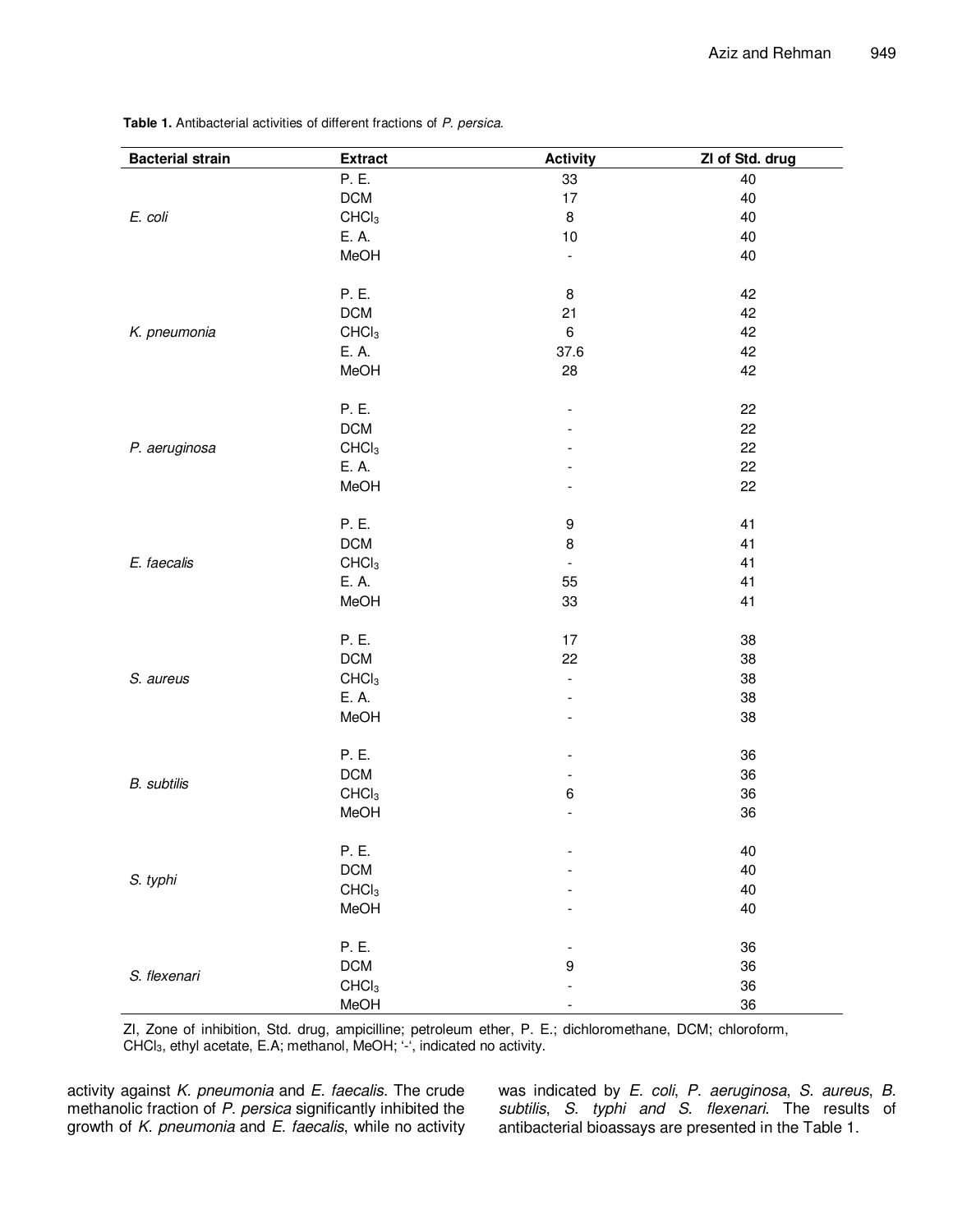|                | <b>Extract</b>    |        | Linear growth (mm) |                |                | Std. drug conc. |
|----------------|-------------------|--------|--------------------|----------------|----------------|-----------------|
| Name of fungus |                   | Sample | <b>Control</b>     | Inhibition (%) | Std. drug      | $(\mu g/ml)$    |
| C. albicans    | <b>DCM</b>        | 100    | 100                | 0              | Miconazole     | 110.8           |
|                | CHCl <sub>3</sub> | 100    | 100                | 0              | Miconazole     | 110.8           |
|                | MeOH              | 100    | 100                | 0              | Miconazole     | 110.8           |
|                | <b>DCM</b>        | 85     | 100                | 15             | Amphotericin B | 20.20           |
| A. flavus      | CHCl <sub>3</sub> | 100    | 100                | 0              | Amphotericin B | 20.20           |
|                | MeOH              | 100    | 100                | 0              | Amphotericin B | 20.20           |
|                | <b>DCM</b>        | 60     | 100                | 40             | Miconazole     | 98.4            |
| M. canis       | CHCl <sub>3</sub> | 70     | 100                | 30             | Miconazole     | 98.4            |
|                | MeOH              | 100    | 100                | 0              | Miconazole     | 98.4            |
|                | <b>DCM</b>        | 75     | 100                | 25             | Miconazole     | 73.25           |
| F. solani      | CHC <sub>3</sub>  | 100    | 100                | $\Omega$       | Miconazole     | 73.25           |
|                | MeOH              | 80     | 100                | 20             | Miconazole     | 73.25           |
|                | <b>DCM</b>        | 100    | 100                | 0              | Miconazole     | 110.8           |
| C. glabrata    | CHCl <sub>3</sub> | 100    | 100                | $\mathbf{0}$   | Miconazole     | 110.8           |
|                | MeOH              | 100    | 100                | 0              | Miconazole     | 110.8           |

#### **Table 2.** Antifungal activities of different fractions of P. persica.

Concentration of sample, 400 µg/ml of DMSO; incubation time, 27 (28±1 °C); incubation period, 7 days.

**Table 3.** Phytotoxic activities of different fractions of P. persica.

| <b>Plant</b> | <b>Fraction</b> | Conc. (µg/ml) | No. of fronds |                | Growth         |                   |
|--------------|-----------------|---------------|---------------|----------------|----------------|-------------------|
|              |                 |               | Sample        | <b>Control</b> | regulation (%) | Std. drug (µg/ml) |
|              | Petroleum ether | 1000          | 15            | 18             | 17             | 0.015             |
|              |                 | 100           | 18            |                | 5.5            |                   |
|              |                 | 10            | 19            |                | 0              |                   |
|              | Dichloromethane | 1000          | 15            | 19             | 21             | 0.015             |
|              |                 | 100           | 18            |                | 5              |                   |
|              |                 | 10            | 19            |                | 0              |                   |
| L. minor     |                 |               |               |                |                |                   |
|              | Chloroform      | 1000          | 13            |                | 27.7           |                   |
|              |                 | 100           | 16            | 18             | 11.11          | 0.015             |
|              |                 | 10            | 19            |                | 5.5            |                   |
|              | Methanol        | 1000          | 12            | 18             | 33.3           | 0.015             |
|              |                 | 100           | 18            |                | 11.11          |                   |
|              |                 | 10            | 20            |                | 0              |                   |

# **Antifungal activity**

The various extracts of plants were investigated against five fungal strains like Candida albicans, Aspergillus flavus, Microsporum canis, Fusarium solani and Candida moderate activity against  $F$ . solani and low activity against A. flavus.

The chloroform fraction indicated moderate activity against M. canis. The fraction showed no activity against C. albicans, A. flavus, F. solani and C. glabrata. The methanolic fraction of P. persica exhibited low activity against F. solani. The activity profile is presented in the Table 2.

# **Phytotoxic bioassay**

These plant extracts were also investigated for their phytotoxic activity against L. minor. The petroleum ether fraction showed low activity. The dichloromethane fraction exhibited low activity against L. minor. The chloroform fraction also indicated low activity. The crude methanolic extract showed low activity against *L. minor.* The activity profile is presented in the Table 3.

# **Insecticidal bioassay**

The plant extracts of P. persica were also examined for